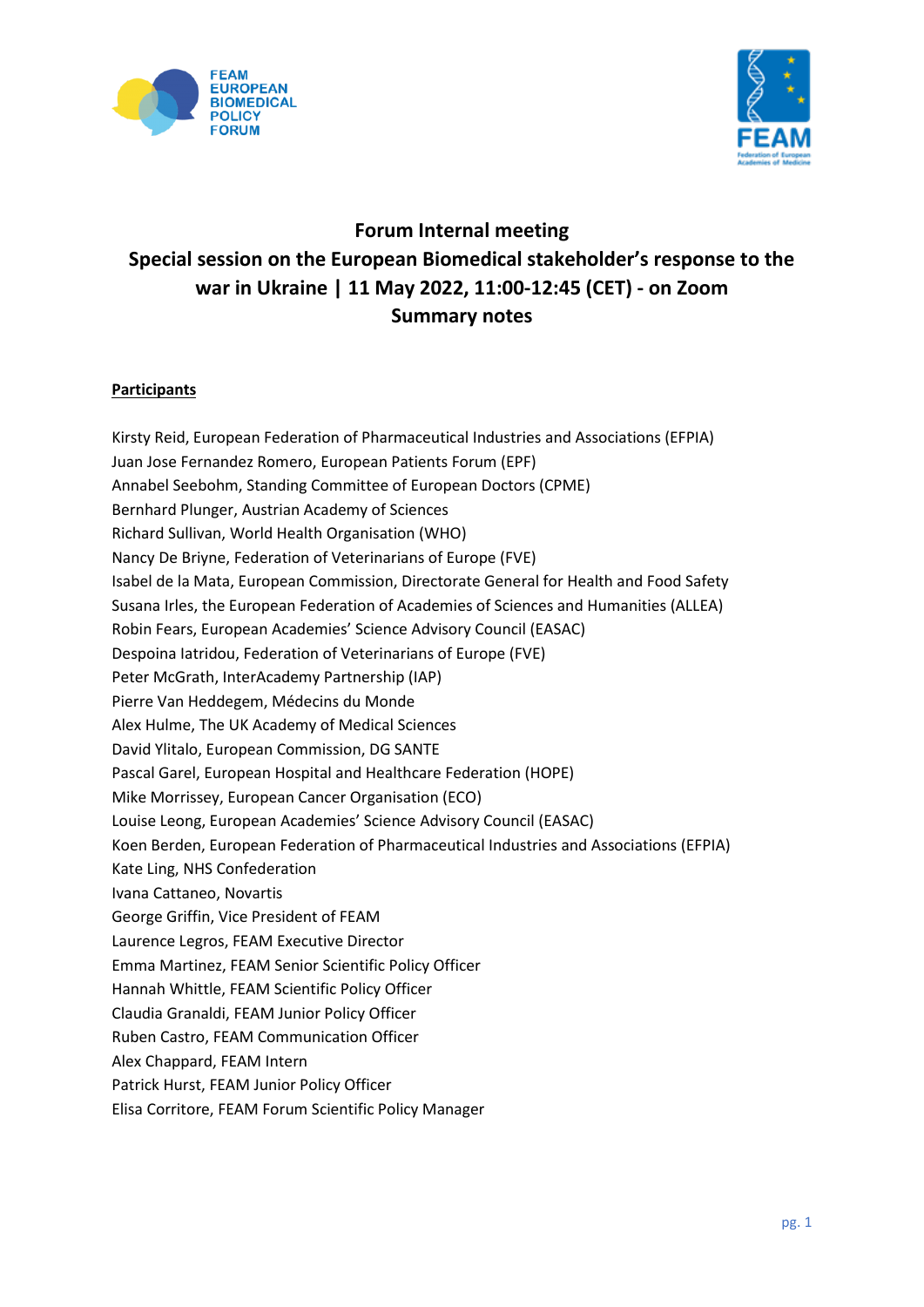



#### **Welcoming remarks**

**Elisa Corritore**, FEAM Forum Scientific Policy Manager, began by welcoming all the participants. She noted that th[e FEAM European Biomedical Policy Forum](https://www.feam.eu/policy-priorities-2/forum/?adlt=strict&toWww=1&redig=DC0DCF63DD1F483FB51B02C1CDDD988B) meets internally twice a year to facilitate an exchange of ideas on important biomedical policy issues. The previous internal Forum meeting was held in October 2021, where there was a general update on Forum plans and activities, but also a focus on three key ongoing health-related policy issues: the Health Emergency Preparedness and Response Authority (HERA), the use of animals in scientific research, and the designation criteria for antibiotic use reserved for humans. However, Elisa noted that this meeting would be different than usual. In light of the recent conflict in Ukraine, she explained that today's meeting would be entirely dedicated to a discussion about ongoing efforts to support the Ukrainian population, with the aim of finding opportunities for collaboration between stakeholders. She also welcomed three external speakers: **Isabel de la Mata** from the [European Commission,](https://ec.europa.eu/info/index_en?adlt=strict&toWww=1&redig=B1404537C7AC4823B703EEBCCF8A9CCE) **Richard Sullivan** from the [WHO,](https://www.who.int/?adlt=strict&toWww=1&redig=DC081C7CEE47442DAD5EE2D2808F705F) and **Pierre Van Heddegem** from Médecins [du Monde,](https://www.medecinsdumonde.org/fr?adlt=strict&toWww=1&redig=50AF389512C9487B8CC15B245F8E2655) and she invited them to provide a brief presentation on their response to the war in Ukraine.

#### **Intervention from the European Commission**

Firstly, **Isabel de la Mata**, who is a principal Advisor for Health and Crisis Management at the European Commission, provided a brief overview of the Commission's activities in response to the Ukraine crisis. She stated that the European Commission had provided huge humanitarian and health support for those affected by the conflict. In particular, she explained that the [EU Civil Protection Mechanism](https://ec.europa.eu/echo/what/civil-protection/eu-civil-protection-mechanism_en?adlt=strict&toWww=1&redig=4DA18E28A2924CF48C0ECD42C631CAB8) had been immediately triggered by Ukraine and its neighbouring countries, which allowed for the European Commission to co-ordinate the delivery of vital medicine and medical equipment for the requested amount. The EU Civil Protection Mechanism helps EU and non-EU countries respond to emergencies such as conflicts, as countries can request assistance through the mechanism when an emergency overwhelms their response capabilities. She stressed that the support is provided from the EU Member States and affiliated countries (EEA) via donations, in response to the need from neighbouring countries and Ukrainian authorities.

Secondly, Isabel de la Mata drew attention to the evacuation of Ukrainian patients for medical treatment. She noted that 484 requests for assistance had been received from Poland, Slovakia, Ukraine, and Moldova, where patients find themselves in very difficult situations. Around 300 requests to 11 different Member States for the prompt transfer of patients have been successfully completed. At the beginning of the current conflict, the vast majority of the patient transfers were civilians, but now there are increasingly more military personnel in need of evacuation for treatment, as war wounds continue to mount. Furthermore, on the 4th March 2022, th[e Temporary Protection Directive](https://www.europarl.europa.eu/RegData/etudes/BRIE/2022/729331/EPRS_BRI(2022)729331_EN.pdf?adlt=strict&toWww=1&redig=2F2481F89AAB44D9ACB9F2A088926F18) was activated, meaning that citizens from Ukraine, as well as those with a permanent residency permit in Ukraine, that left the country after the  $24<sup>th</sup>$  of February, are now entitled to one year of protection in an EU Member State of their choosing. This temporary protection provides citizens with access to fundamental rights such as healthcare. Ukrainian citizens are able to travel visa free for 90 days in every 180 days period. However, the temporary protection can only apply in one Member State at the same time. Isabel de la Mata noted that all the EU Member States have been compliant with the directive so far.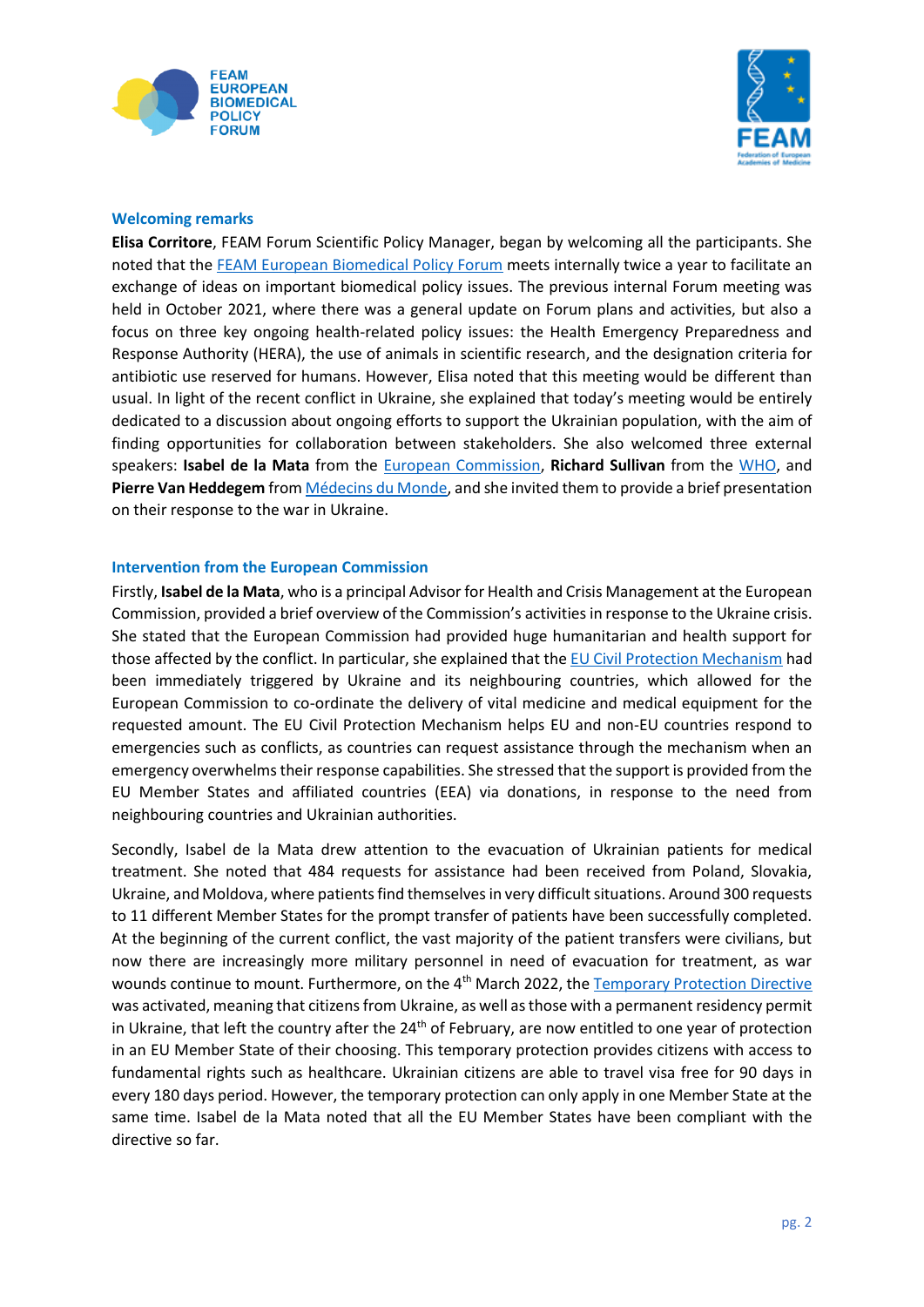



Finally, Isabel mentioned that the European Commission is collaborating closely with th[e International](https://www.ifrc.org/)  [Federation of Red Cross Associations](https://www.ifrc.org/) (IFRC) in supporting mental health amongst refugees, including by establishing hotlines. They are also supporting the persons affected by gender-based and sexual violence. Overall, she acknowledged that the Commission has worked in close coordination with other international organisations, such as the WHO and NATO for the safe evacuation of refugees, as well as the [Ukrainian Ministry of Health.](https://en.moz.gov.ua/) Finally, she noted that there is a webpage with more detailed information on Ukrainian access to healthcare: Fleeing Ukraine: Healthcare | European Commission [\(europa.eu\).](https://ec.europa.eu/info/strategy/priorities-2019-2024/stronger-europe-world/eu-solidarity-ukraine/eu-assistance-ukraine/information-people-fleeing-war-ukraine/fleeing-ukraine-healthcare_en)

**Annabel Seebohm**, [CPME,](https://www.cpme.eu/?adlt=strict&toWww=1&redig=4E25BEEB61494F2097B37D3CEAE534FF) intervened by asking which authorities the patients in Ukraine should contact for assistance and evacuation. Isabel de la Mata explained that the [Ukrainian Ministry of](https://en.moz.gov.ua/)  [Health](https://en.moz.gov.ua/) is the main contact point, for both the European Commission and the patients in Ukraine. Furthermore, **Emma Martinez**, FEAM, asked if there were challenges in implementing the [Temporary](https://www.europarl.europa.eu/RegData/etudes/BRIE/2022/729331/EPRS_BRI(2022)729331_EN.pdf?adlt=strict&toWww=1&redig=2F2481F89AAB44D9ACB9F2A088926F18)  [Protection Directive,](https://www.europarl.europa.eu/RegData/etudes/BRIE/2022/729331/EPRS_BRI(2022)729331_EN.pdf?adlt=strict&toWww=1&redig=2F2481F89AAB44D9ACB9F2A088926F18) and Isabel de la Mata responded that there had been no real practical issues of implementation, apart from the situation for Ukrainians who had entered neighbouring countries before the 23<sup>rd</sup> February, who were therefore required to apply via the normal asylum process.

#### **Intervention from the World Health Organisation (WHO)**

**Richard Sullivan**, [WHO Emergency Committee](https://www.euro.who.int/en/health-topics/health-emergencies/international-health-regulations/event-reporting-and-review/reporting-events/ihr-committees/ihr-emergency-committee#:~:text=Established%20by%20the%20WHO%20Director-General%20under%20Article%2048,advice%20to%20the%20Director-General%20to%20inform%20his%20decision.?adlt=strict&toWww=1&redig=E8673513E5E84DB181D8D7B34C621C9C) Member, focused his intervention on the situation for cancer patients in Ukraine. Cancer is multimodal and it can highlight how the healthcare system functions in a country. In Ukraine, which is a fully transitioned country, there is a considerable older population, where 20 percent of the population are over the age of 65. Therefore, there are very high levels o[f non-communicable disease \(NCD\),](https://www.who.int/news-room/fact-sheets/detail/noncommunicable-diseases?adlt=strict&toWww=1&redig=59378661DD2F4127BC13BCC8AFD87433) with 13,000- 14,000 new cancer patients diagnosed each month. Richard explained that Ukraine is a major contributor to global cancer research efforts, citing the fact that it hosts 214 active cancer trials.

However, he stated that the recent intensification of the conflict in Ukraine, which has been ongoing since 2014, has led to a huge increased burden on the treatment of non-communicable diseases. He then explained how the conflict dynamics are affecting the standard of care. Notably, it is estimated that there are almost 8 million Ukrainians who are currently internally displaced, with a large amount of people migrating westwards towards Kyiv. With over 55 cancer centres situated across Ukraine, this internal displacement has had a hugely detrimental impact on cancer care, as it has led to the displacement of patients and healthcare workers. He noted that the conflict is causing huge disruption to hospitals, even without them necessarily being a military target. Furthermore, he expressed concern about the high risk of a radio nuclear contamination event.

For all th[e children cancer patients in Ukraine,](https://www.euro.who.int/en/health-topics/health-emergencies/ukraine-emergency/news/news/2022/03/the-impacts-of-war-on-children-with-cancer-ensuring-continuation-of-care-for-those-whose-lives-depend-on-it?adlt=strict&toWww=1&redig=CF42597689504BDEAF7CEC9F222A34DB) there was a swift and successful referral to third party countries for treatment. Although there is an official referral procedure for Ukrainian evacuees based on priority, the vast majority of patients have been moving of their own accord (with the help of patient organisations). Currently, the capacity for treating the internally displaced cancer sufferers has not yet been reached in the Western part of Ukraine, but the situation is projected to worsen dramatically. In neighbouring countries, such as Moldova and Poland, health care systems are either over capacity or pushing full capacity. However, the number of Ukrainian refugees is expected to reach 8 million in the next three months, so the stress on neighbouring healthcare systems will increase.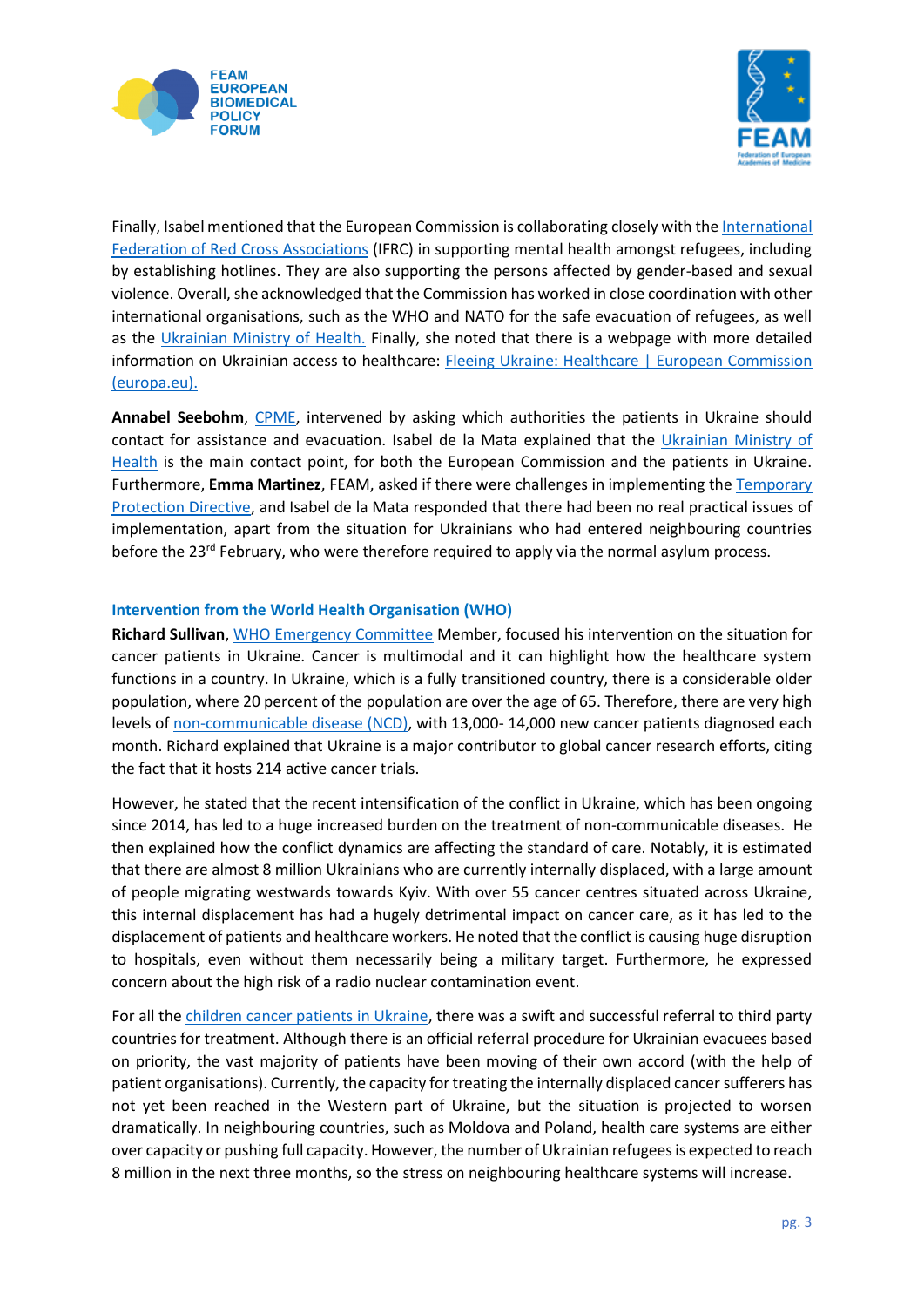



Finally, Richard offered some closing reflections. He noted that there are complex therapeutic geographies at play, which are multidirectional and multimodal. It is increasingly impossible to keep track of where patients are, due to the fluid cross-border movement. Acknowledging that President Putin is dedicated to a long war of attrition, he called for a switch in the Western mindset to plan for a long war as well. The prevailing political narrative of neighbouring host countries that they can provide care is only just matching reality and economics. There is a clear need for better patient registration and understanding of medium/long term capacity in and out of Ukraine. Long term planning now will help to reduce the negative impacts on cancer patients and those in need of treatment.

When asked if there were any immediate actions that can be taken to defy the projections of increasing internally displaced people, Richard responded positively. There is a disconnect between the [Ukrainian Ministry of Health](https://en.moz.gov.ua/) who are evidently in war mode, and the day-to-day health requirements of the Ukrainian people. Some hospitals are fantastically functional, and others destroyed, thus he called for some immediate third-party assistance to help with the heavy lifting.

#### **Intervention from Médecins du Monde**

**Pierre Van Heddegem**, Médecins [du Monde,](https://medecinsdumonde.be/?adlt=strict&toWww=1&redig=A3405A985A444C0A864969DEFF431C91) firstly announced that he would focus on the history of the conflict. In February, when the current conflict ignited, Médecins du Monde were preparing to reorient and restart activities in Ukraine, whilst also focusing on neighbouring countries. He outlined that they were expecting two waves of refugees (the immediate first wave of people with better financial resources, and the delayed second wave which is much larger and more problematic). The second wave of refugees did not happen, however, as the conflict dynamics changed drastically with the conflict focus on the South and the East of Ukraine. Currently, there are vast numbers of displaced people and Médecins du Monde are trying to track their exact numbers and locations, which is extremely difficult. He noted that access to healthcare and essential medicine was already limited before the conflict, but now there is a financial barrier to access which is worsening. The state support system has come under increasing strain in Ukraine and its neighbouring countries.

On the one hand, there is a growing number of war-wounded people in need of medical attention, but also there is a worsening situation for the host population who are struggling to access healthcare. He expressed concern that acceptance of certain ethnic groups in host countries may decrease over time, citing the example of the Roma population who are often discriminated against. He noted that there are language and administrative barriers to access to healthcare, particularly concerning mental health support. The vast majority of refugees pouring out of Ukraine are women and children, thus there is an extremely high risk of exploitation and sexual/gender-based violence. This is a primary concern of Médecins [du Monde.](https://medecinsdumonde.be/?adlt=strict&toWww=1&redig=A3405A985A444C0A864969DEFF431C91) Finally, he urged for people to remember that there are other refugees in need of attention in other parts of the world as well, despite the desperate situation in Ukraine, and warned that programmes in other parts of the world are starting to be affected, as funding from large institutional donors is being re-oriented towards Ukraine.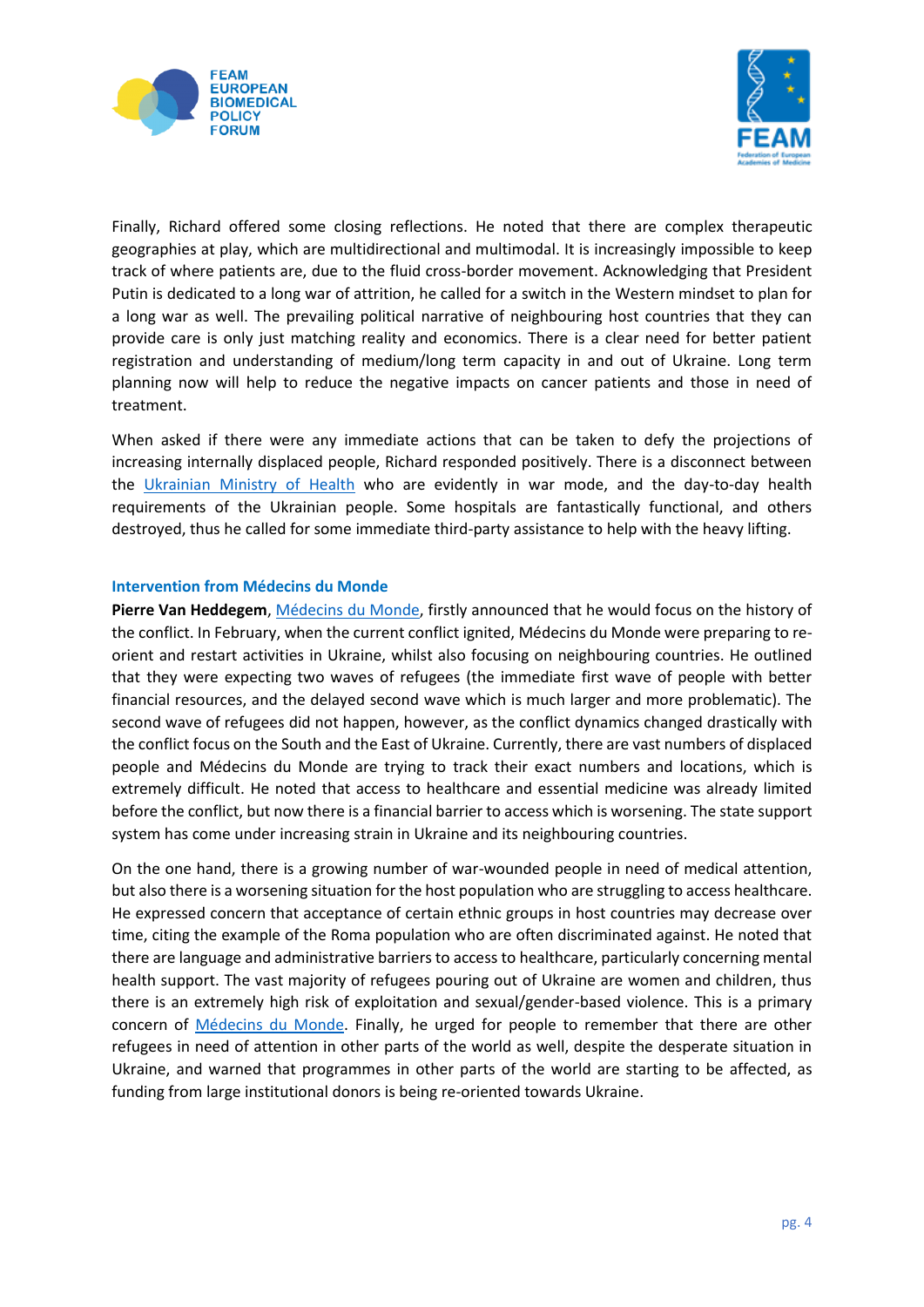



#### **Roundtable discussion**

Following previous presentations, there was a roundtable discussion involving representatives from some of the Forum stakeholders: **Koen Berden** from [EFPIA,](https://efpia.eu/) **Mike Morrissey** from the [ECO-ASCO](https://www.europeancancer.org/topic-networks/20:impact-war-in-ukraine-on-cancer.htm)  [Special Network,](https://www.europeancancer.org/topic-networks/20:impact-war-in-ukraine-on-cancer.htm) **Kate Ling** from [NHS Confederation,](https://www.nhsconfed.org/) **Juan Jose Fernandez Romero** from [EPF,](https://www.eu-patient.eu/) **Nancy De Briyne** from [FVE,](https://fve.org/) and **Annabel Seebohm** fro[m CPME.](https://www.cpme.eu/?adlt=strict&toWww=1&redig=4E25BEEB61494F2097B37D3CEAE534FF)

#### *European Federation of Pharmaceutical Industries and Associations (EFPIA)*

**Koen Berden,** fro[m EFPIA,](https://efpia.eu/) began the discussion with a presentation on their efforts in continuing the access and supply of medicines and clinical trials in Ukraine. He began with a statement of solidarity with the people of Ukraine and noted that EFPIA's main priority is to ensure that medicines and vaccines reach patients in Ukraine and affected countries. He noted that the vast number of displaced refugees puts a huge strain on current resources, and in response there has been a large-scale humanitarian response from EFPIA members, with 6.3 million doses of essential medicines donated and €63 million in financial support to NGOs. However, he stressed that this is happening in a rapidly changing environment and donations are increasing considerably every week. He noted that there are currently three ways to get medicines into Ukraine: direct donations via Ukrainian government requests, the [EU Civil Protection Mechanism,](https://ec.europa.eu/echo/what/civil-protection/eu-civil-protection-mechanism_en?adlt=strict&toWww=1&redig=4DA18E28A2924CF48C0ECD42C631CAB8) and direct donations to NGOs.

In addition to direct donations, Koen Berden detailed an EFPIA proposal on electronic Patient Information Leaflets (ePILs) in Ukrainian to improve access to medicines for refugees in the EU, which has already gained approval from the Polish regulatory authorities. EFPIA is also working to support the continuity and flexibility of clinical trials which have been heavily disrupted in Ukraine, which has required the repurposing of [EMA \(European Medicines Agency\) guidelines](https://www.ema.europa.eu/en/news/advice-sponsors-managing-impact-war-ukraine-clinical-trials) for COVID-19 regulatory methodological flexibilities for the Ukrainian conflict. He also outlined the work being done to ensure continuity of vaccinations, with [Vaccines Europe](https://www.vaccineseurope.eu/) working with National Vaccines Industry Groups to try and reduce the amplified risk of viruses in humanitarian crises, and ensure that refugees have access to vaccines according to national immunisation programmes.

Koen Berden made note of th[e EFPIA European Oncology Platform \(EOP\)](https://efpia.eu/about-medicines/use-of-medicines/disease-specific-groups/fighting-cancer/) which provides initiatives for cancer patients and financial support for NGOs and patient organisations, and highlighted in particular th[e IQVIA](https://www.iqvia.com/) project on the assessment of the oncology treatment and trial landscape in Ukraine. Under this project, he noted the new '[Script Translator](https://ukrainemedlist.solutions.iqvia.com/)' tool which provides Ukrainian translations for medicines in Europe, in addition to identifying products which are in use in Ukraine but not in EU Member States, and monitoring changes in demand for medicines in countries with large numbers of refugees. Despite this support, Koen ended his presentation noting that there are many challenges facing the humanitarian effort, such as coordinating the vast number of aid requests received, numerous supply chain and logistical issues, and potential long-term implications of the war.

**Elisa Corritore**, FEAM, asked who in practice is delivering medicines in Ukraine, to which Koen Berden explained there are routes via the [International Committee of the Red Cross \(ICRC\)](https://www.icrc.org/?adlt=strict&toWww=1&redig=0F9B2B1B18784D5091924CAC5F33EEDF) and that EFPIA coordinates with the [EU Civil Protection Mechanism,](https://ec.europa.eu/echo/what/civil-protection/eu-civil-protection-mechanism_en?adlt=strict&toWww=1&redig=4DA18E28A2924CF48C0ECD42C631CAB8) but stressed that delivering medicines is increasingly challenging. **Annabel Seebohm**, [CPME,](https://www.cpme.eu/?adlt=strict&toWww=1&redig=4E25BEEB61494F2097B37D3CEAE534FF) intervened to state that they organise deliveries towards Ukraine privately, but that there are contact hubs run by the [Ukrainian Ministry of Health](https://en.moz.gov.ua/) which can take deliveries into Ukraine. She further asked whether customs still pose a significant issue,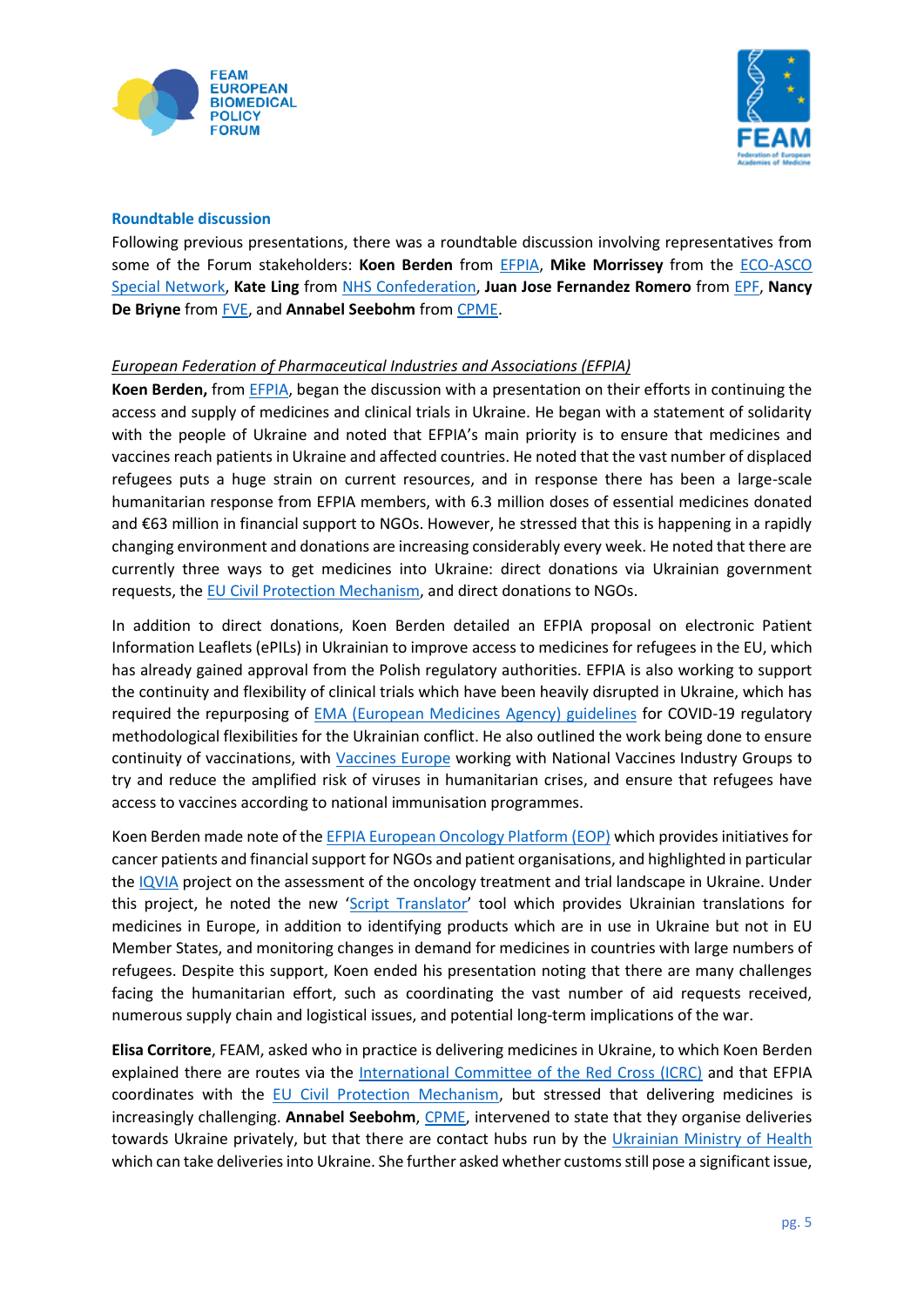



with Koen Berden explaining that these challenges have decreased with the removal of tariffs. **Laurence Legros**, FEAM, asked further about the IQVIA initiative, with Koen Berden elaborating that IQVIA is also helping to identify the medicine demands of Ukraine before the invasion to try and estimate what is needed for refugee flows, but he stressed that refugee demand is not the same as pre-war demand. **Claudia Granaldi**, FEAM, questioned whether anything was learned from the COVID-19 pandemic on reacting to external shocks, to which Koen Berden responded that although the situation is very different, there are some parallels and things learned with relation to green lanes at borders and flexibilities for clinical trials.

*ECO-ASCO Special Network (European Cancer Organisation and American Society of Clinical Oncology)* **Mike Morrissey,** from the cross-Atlantic [ECO-ASCO Special Network,](https://www.europeancancer.org/topic-networks/20:impact-war-in-ukraine-on-cancer.htm) continued the discussion on the impact of the war in Ukraine on cancer. He explained that this Special Network of oncologists, nurses, pharmacists, and patient advocates was established soon after the onset of war. This network is a community of experience and knowledge and provides a huge network of help for Ukraine and neighbouring countries for the stresses imposed on their health systems.

Mike Morrissey described some of the main issues which were initially identified, such as a lack of medical data, language barriers, capacity issues, and the need for coordination and connectivity to address these problems. He outlined the establishment of th[e onco-help.org](https://www.europeancancer.org/help) website through the help of this Special Network, which now provides multilingual information for 25 European countries so to signpost Ukrainian cancer patients where to get relevant help. He further emphasised that the psychosocial support provided by the Network is a key aspect to this website.

Mike Morrissey also explained the importance of their advocacy work in identifying problems and liaising with organisations such as the WHO, EU, and national governments to resolve them. He stressed that there is a responsibility to ensure that those in power understand what is happening on the ground, and spoke of a need to invest in Ukraine and neighbouring countries due to the rising inequality behind [Europe's Beating Cancer Plan](https://ec.europa.eu/info/strategy/priorities-2019-2024/promoting-our-european-way-life/european-health-union/cancer-plan-europe_en) between Western and Eastern Europe.

Mike Morrissey finished by highlighting that collaboration and coordination is key in this crisis, giving reference to the "Supporting Ukraine, neighbouring EU Member States and Moldova" Network set up by DG SANTE's [Health Policy Platform \(HPP\)](https://ec.europa.eu/health/eu-health-policy/interest-groups/eu-health-policy-platform_en) and of which ECO is a co-chair. This stakeholder network acts across all healthcare sectors to coordinate information sharing and support in midst of this crisis. He outlined priorities identified from the previous network meeting, including supporting displaced Ukrainian patients, facilitating partnerships and funding support for civil society organisations in Ukraine, Moldova, and impacted EU states, mental health support for refugees, and recognition and support for healthcare professionals arriving into the EU.

**Annabel Seebohm**, [CPME,](https://www.cpme.eu/?adlt=strict&toWww=1&redig=4E25BEEB61494F2097B37D3CEAE534FF) asked whether there were initiatives similar to onco-help for other diseases, to which Mike Morrissey stated that there are not yet, which may be due to other diseases having less complex stakeholder networks but outlined that the new HPP Network will provide opportunity for this.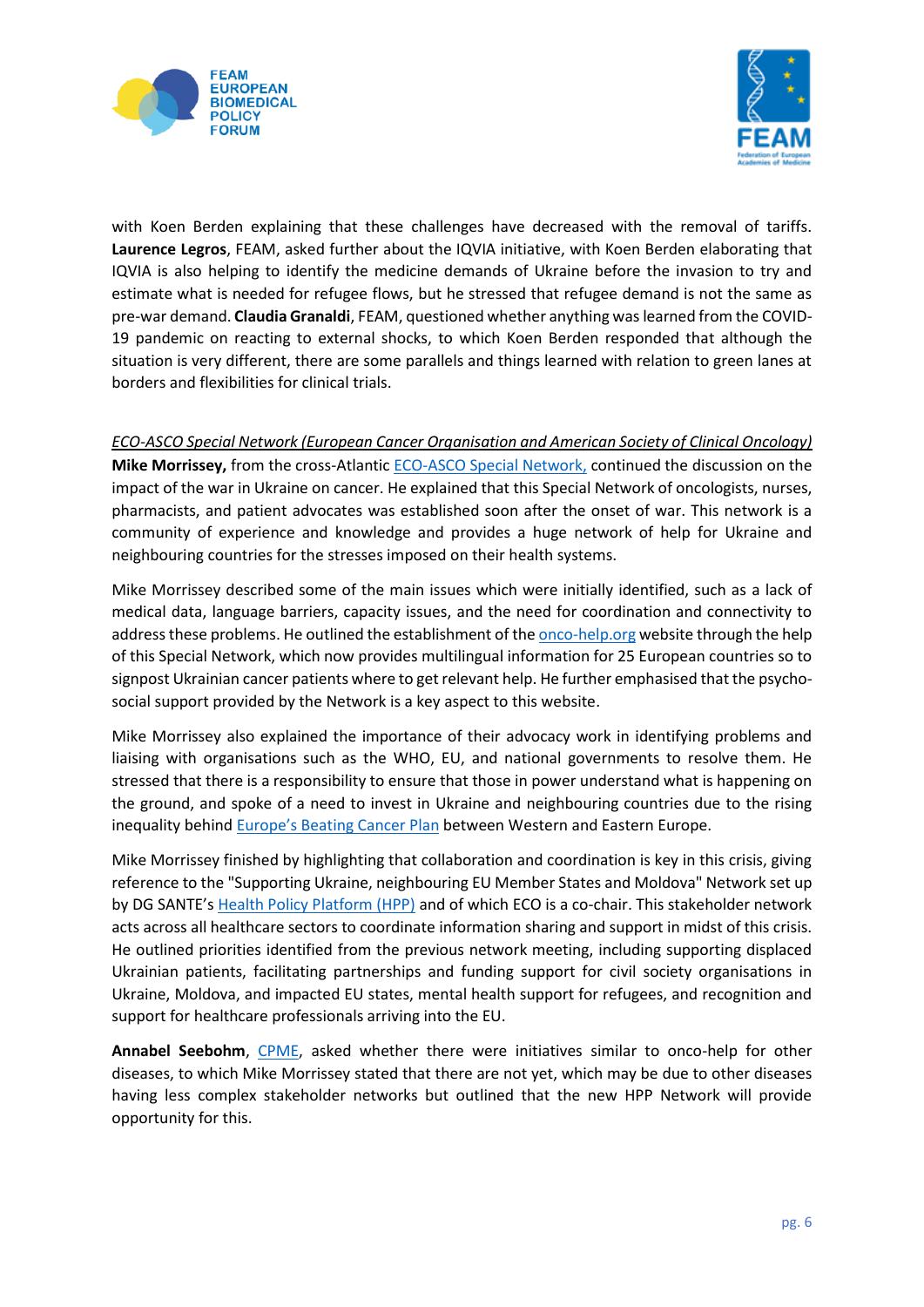



# *NHS Confederation*

**Kate Ling** from the NHS [Confederation](https://www.nhsconfed.org/) gave a summary of the assistance offered to Ukraine by the UK health system. She outlined that the UK is remote geographically from the conflict, and so the assistance given is not special compared to frontline neighbouring countries. Kate Ling outlined that a lot of the actions taken by the UK have been political as well as humanitarian, and noted she was interested to know whether other countries were acting similarly and whether these actions should be coordinated, with the example of the NHS removing Russian and Belarussian firms from their supply chains and exiting contracts as soon as it is legally possible. In addition, she stated that the UK has announced research and innovation sanctions (including pausing payments, and not funding new projectsinvolving Russia), as well as a £3 million package to support Ukrainian researchers. She further outlined how a lot of the actions the UK government is focused on are trade-related, such as cutting tariffs on goods from Ukraine.

In terms of medical assistance, she outlined that the NHS is treating a lot of Ukrainian children with cancer, with these medical evacuations from Ukraine happening very early on in the conflict. The UK government has also donated 5.29 million items of medical supplies and the NHS is collecting contributions for the **Disaster Emergency [Committee](https://www.dec.org.uk/) (DEC)** for Ukraine, which is led by a coalition of 15 leading UK aid charities. Kate recognised the enormous efforts made by neighbouring countries such as Poland and that the UK was only one of many countries offering significant humanitarian, political and/or military support. Kate Ling finished by referring to refugee doctor initiatives with the [CPME](https://www.cpme.eu/?adlt=strict&toWww=1&redig=4E25BEEB61494F2097B37D3CEAE534FF) and medical organisations across Europe looking at integrating refugee doctors, with the British Medical [Association](https://www.bma.org.uk/advice-and-support/international-doctors/coming-to-work-in-the-uk/help-for-refugee-doctors?query=cpme) (BMA) providing specialist help and support to them in the UK.

# *European Patients Forum (EPF)*

Juan Jose Fernandez Romero, from the **[European Patients' Forum](https://www.eu-patient.eu/news/latest-epf-news/2022/epf-stands-in-solidarity-with-ukraine/)** (EPF), outlined measures that their members are taking in solidarity with Ukraine. He outlined how the EPF secretariat is liaising with its membership of 78 patient organisations to try to alleviate the impact of the war on the patient community, by disseminating information and bridging the gap between members working with refugee patients and the type of support they need. Juan highlighted that EPF held an internal meeting of its secretariat and members following a survey in March 2022, which identified a series of macroareas in which their members are working on and need support:

- (i) Providing support for neighbouring countries
- (ii) The need for logistics and support within Ukraine to provide aid to patients who have stayed in the country
- (iii) Fundraising for help in the field
- (iv) Providing information and translation
- (v) Communications

He stated that logistics are currently a very difficult issue and that several member organisations are working together to try to resolve this. He detailed some actions which EPF members are undertaking to resolve this and other macro-area issues, such as an EPF member which liaised with the [Spanish](https://www.sanidad.gob.es/home.htm)  [Ministry of Health](https://www.sanidad.gob.es/home.htm) to facilitate a common response at the national level for patients arriving from Ukraine. Other EPF Members are also working with Ukrainian patients – each within its realm of action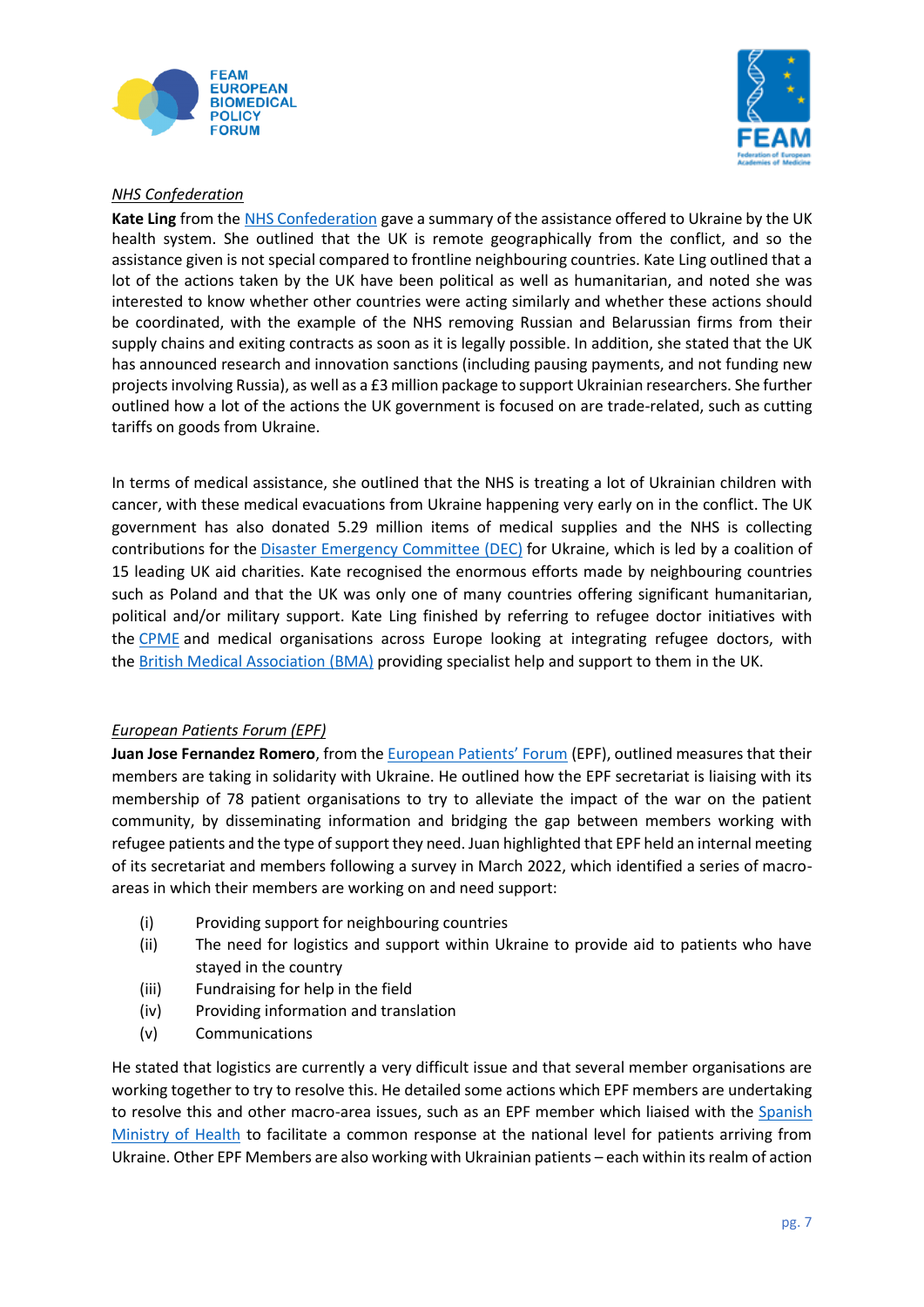



and capabilities – to alleviate the situation. They are conducting activities of providing language support (i.e., via translations), funding, and fostering cooperation with their sister patient organisations in Ukraine.

As a final point, Juan stated that he is willing to provide more information if required and that the EPF is open to stakeholder ideas for collaboration and support. Stakeholders willing to liaise with EPF and/or its members are free to reach out to him.

## *Federation of Veterinarians of Europe (FVE)*

**Nancy De Briyne** presented the [FVE](https://fve.org/)'s action on support for Ukraine. She began by outlining the importance of animal welfare in the conflict, as animals provide companionship, food, and work, while veterinarians are crucial for ensuring the provision of safe food for humans. She stated that Ukraine is a long-standing member of the FVE network and detailed the immediate action of FVE in response to the invasion, with a public call for more flexible rules for dogs and cats entering the EU with refugees, and the derogation of sanctions for medicines and medical equipment. The European Commission responded to this call and agreed to relaxing rules for pets arriving into the EU. The FVE subsequently set up a coordination group with their members from Ukraine and neighbouring countries which identified three major challenges: (i) ensuring diseases (especially rabies) are not brought into the EU from pets (ii) the shortage of feed, medicines, and medical equipment in Ukraine (iii) a shortage of resources to care for animals and abandoned farms in Ukraine. Lots of support was offered by FVE members in response, which led to the rapid establishment of a special website '[Vets](https://vetsforukraine.com/)  [for Ukraine](https://vetsforukraine.com/)'. This web-portal provides important information on topics such as import rules for animals, diploma recognition for Ukrainian vets in the EU, and support for Ukrainian vets, their families, and veterinary students. In addition, Nancy detailed the [Vets for Pets Ukraine](https://apply.vetsforukraine.com/) initiative, launched in collaboration with [Humane Society International \(HSI\)](https://www.hsi.org/) and the [Federation of European](https://www.fecava.org/)  [Companion Animal Veterinary Associations \(FECAVA\).](https://www.fecava.org/) This programme will enable more EU vets to provide free medical treatment for the pets of refugees, with up to €1250 compensation per veterinarian, and approximately 500 claims already being received. She noted that this is necessary as in the EU, social security is often in place for healthcare but not for animal care, which can be very expensive for refugees.

As a final statement, Nancy De Briyne stressed that helping Ukraine means helping the EU and the world, as war is happening in the 'breadbasket of the world' and is endangering global food security and disease risk. She noted that FVE has begun combatting this threat through the Expert Group on the European Food Security Crisis Preparedness and Response Mechanism but noted that much of the current relief is acute, and that further actions will be needed for the medium-to-long term.

Following this intervention, **Elisa Corritore** noted that this work is so important as pets can also help with the mental health of refugees. **Emma Martinez** asked how advanced the diploma recognition initiative is for accepting Ukrainian vets. Nancy De Briyne responded that countries have had different approaches, with the UK recognising those coming from [accredited faculties,](https://www.eaeve.org/fileadmin/downloads/establishments_status/EAEVE_Establishments__Status_March_2022_endorsed_by_ExCom_mod.pdf) some other countries allowing vets to work temporarily, however most countries currently allow Ukrainians to only work as technicians within the EU.